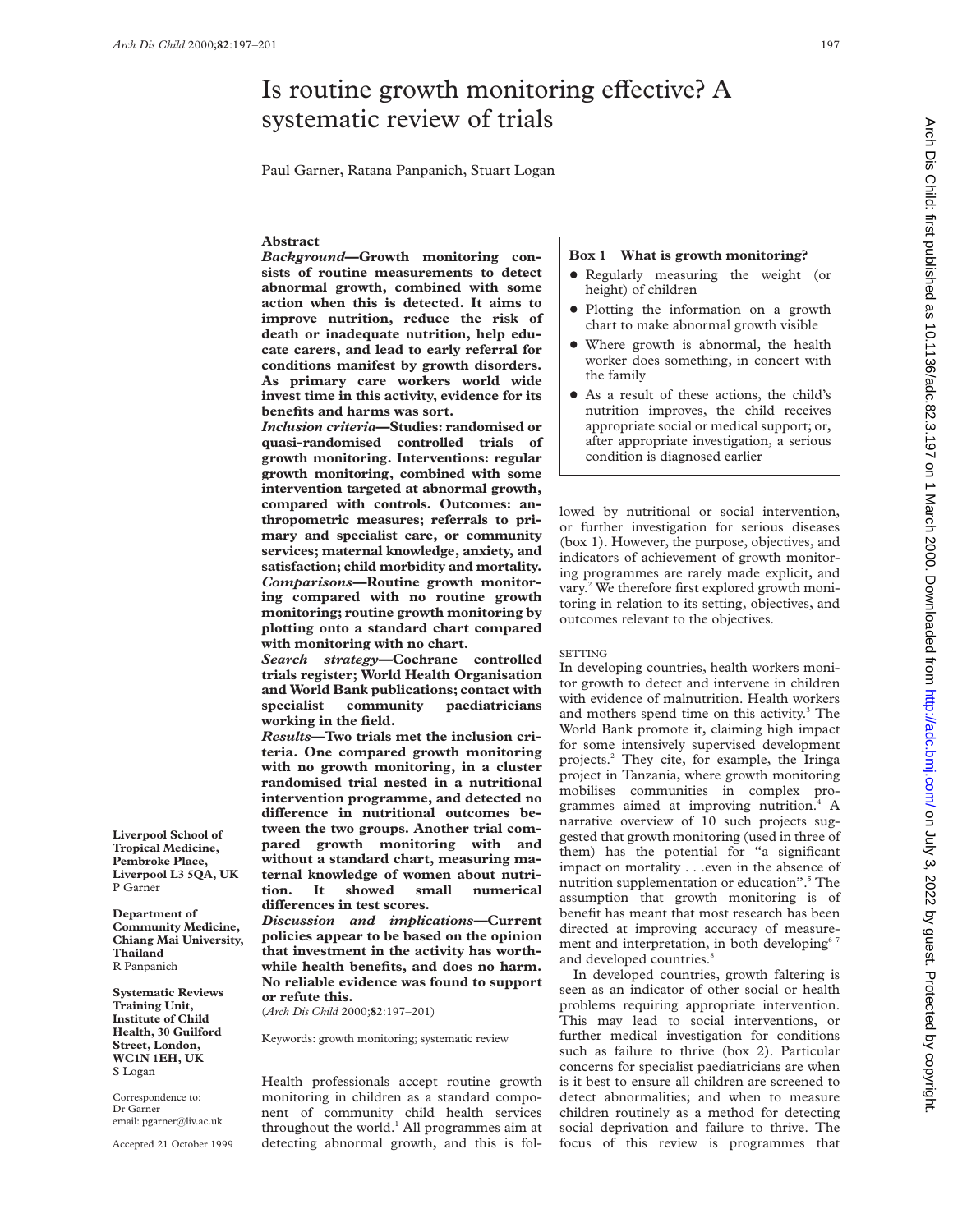#### **Box 2 Common causes of growth faltering, and responses to these problems**

COMMON CAUSES

- $\bullet$  Feeding difficulties, particularly in the younger child
- Chronic ill health from whatever cause, including respiratory infection, malaria, tuberculosis
- Social deprivation, where poverty and home circumstances are such that one outcome is poor nutrition
- "Non-organic failure to thrive", a broader term with multiple associated causes
- Child abuse

COMMON INTERVENTIONNS

- Counselling of the mother
- Counselling of the mother aided by the growth chart
- Nutritional supplement
- $\bullet$  Treatment of concurrent disease, such as diarrhoea
- + Investigation for disease by the practitioner
- + Referral to a multidisciplinary team for investigation and diagnosis
- Professional health worker or social support

regularly monitor growth. We therefore excluded single population measures, such as height at one or more specific ages, which aim to screen for conditions such as growth hormone deficiency.

# **OUTCOMES**

Definition of purpose is required to evaluate growth monitoring. For example, in developing countries, growth monitoring often aims at detecting and intervening in malnutrition thereby reducing the risk of death; thus it can be evaluated by measuring its impact on nutritional status and death rates. Sometimes growth monitoring is used as part of health promotion, to discuss feeding, hygiene, and other aspects of the child's health and behaviour 1 ; maternal nutritional knowledge is a relevant outcome when this is the purpose. Some health workers use growth monitoring to reassure parents about their child's growth, and convince them of the value of good nutrition. These benefits are less easily measured, but might be evaluated by examining parental satisfaction with the services. Such an evaluation should also include parental satisfaction when abnormal growth is detected in their child.

Growth monitoring can potentially cause harm. Parents might become anxious about their child's weight, and may feel guilty if the clinic detects poor weight gain or loss of weight between visits. If the health worker appears to blame the mother, she may be reluctant to

return to the clinic, and miss interventions known to be of benefit, such as vaccines. Evaluation should therefore measure these outcomes too.

### **OUESTIONS**

Our systematic review sought to answer the following questions. Does routine growth monitoring in children:

- Prevent death, illness or malnutrition?
- $\bullet$  Increase appropriate referrals for medical care, specialist assessment, or social interventions?
- Improve the nutritional knowledge of the carers?
- + Create anxiety in the carers, or reassure them?

# **Inclusion criteria**

We sought randomised or quasi-randomised comparisons of growth monitoring programmes in children. Given the number of co-interventions associated with growth monitoring and the potential for confounding, we excluded observational studies.

The interventions we sought were regular monitoring (at least three monthly) of growth through measurement of weight, height, or mid upper arm circumference; conversion of these measures to weight for age, height for age, and/or weight for height; combined with some intervention targeted at those with faltering growth. Children attending regular child clinics, or children offered no regular clinics served as controls. Trials in any setting were sought, including refugee camps.

- The outcomes we sought were:
- Anthropometric indicators of nutrition
- Responses to illnesses, including referrals to primary care and to specialist services
- Referrals to community services
- Maternal outcomes expressed as knowledge, anxiety, and satisfaction
- + Child morbidity and mortality outcomes.

### **Search strategy**

We searched the Cochrane controlled trials register, published by the Cochrane Library, last searched disk issue 2, 1999. This contains all trials found by handsearching over 1000 journals, including regional journals from developing countries. <sup>9</sup> We also searched MEDLINE 1966–98; EMBASE 1988–98; CINAHL 1993–98, using the following subject and textword terms: anthropometry; child; child growth; child health; community health; failure to thrive; growth; growth chart; growth monitoring; health visitor; height; infant; monitoring; nutrition; thrive; weight. Organisations and individual researchers working in the field were contacted for unpublished data, confidential reports, and raw data of published trials. External referees were asked to check the completeness of the search strategy and the efforts made to identify trials.

# **Data analysis**

Two people independently applied inclusion criteria and extracted data. We formed two comparisons: routine growth monitoring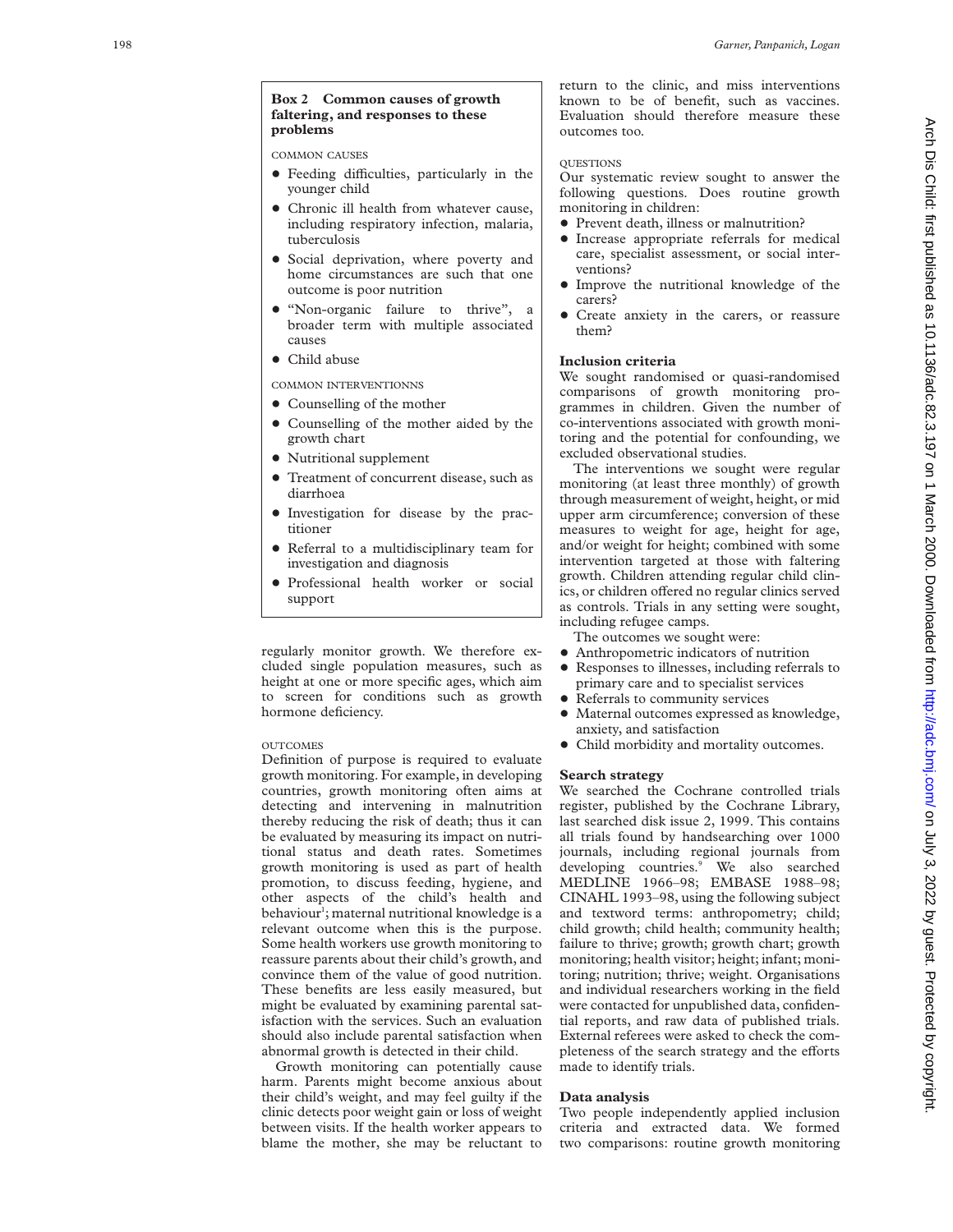compared with no routine growth monitoring; and routine growth monitoring by plotting on to a standard chart, compared with monitoring with no chart.

#### **Description of studies**

Ten possible studies were identified. Eight did not meet the entry criteria: one compared interventions in children not thriving, with growth monitoring in both groups<sup>10</sup>; another used growth monitoring to identify children who were then recruited into the study. $11$  One compared early discharge of low birth weight infants with hospitalisation<sup>12</sup>; and others were various observational studies.<sup>13</sup> None of the studies identified in the search tested height measures, and none tested whether nutritional variables measured routinely one to four times during childhood were of benefit. The two trials that met the inclusion criteria were conducted in developing countries.14 15 Ruel *et al* published their results in four different journals, and we used the data from the first published article.15

One study from India randomly allocated six pairs of villages to receive or not to receive routine growth monitoring.<sup>14</sup> The study was nested in a health intervention programme, with both groups receiving a nutritional and healthcare package at weekly rural clinics. In the growth monitoring villages a community health worker weighed the children every month and followed a specific protocol of responses if growth faltered.<sup>16</sup> No routine weighing was conducted in the control villages. Mean weight gain and mean height gain in the children were then compared over the 30 months' period of intervention through five cross sectional surveys. The method of allocating groups in the six pairs was not clear and there was no blinding. Follow up was good, but there were some differences in feeding practices between the two groups.

One study in Lesotho studied nine primary healthcare clinics over four months.<sup>15</sup> Mothers were assigned sequentially to the growth surveillance chart (367), road to health chart (389), or no chart (465). At each monthly clinic, mothers were "taught how to interpret the respective growth chart", emphasising direction of growth. The control group received no instruction about the chart. On the fourth and final visit, mothers were tested for their knowledge about the growth chart, weaning practices, and nutrition management; 335/1221 (27%) mothers did not complete the four visits.

#### **Results**

In the Indian study mean Z scores of weight for age and height for age were similar in the villages both with and without growth monitoring. Scores improved in both intervention and control arms,<sup>14</sup> and no difference in mean weight and height gain during the 30 months was detected. The weight gains in the good growing season were twice those in the poor growing season.

In the Lesotho study the authors used a particular growth chart combined with teaching mothers how to interpret growth curves. This improved the mean scores of tests for maternal comprehension of growth patterns, over an implementation phase of four months. The authors reported that the greatest percentage score improvement adjusted for baseline score was in the road to health chart, though the significance of this is unclear.

No study evaluated the effects of growth monitoring on child morbidity or mortality; or measured maternal satisfaction or anxiety in relation to results of health worker feedback at the time of weighing. No studies were in developed countries, and no studies evaluated referral as an outcome.

#### **Discussion**

The Indian study showed some baseline differences in the intervention and control groups, and the overall nutrition intervention appeared to benefit both groups. The authors were fairly certain that the growth monitoring was properly conducted by staff, and that specific advice was given when growth faltered, so the absence of effect is unlikely to be due to failed implementation. The trial was cluster randomised by village, thereby increasing the amount of statistical uncertainty around any estimate of effects calculated. Thus the absence of an impact on nutritional status may reflect a true absence of impact, or the result of the study being too small to detect a difference between the two groups.

The Lesotho study suggests some differences in maternal interpretation of growth charts between women instructed in their use and women who had not been so instructed. The knowledge evaluation was done at the same time as the final clinic nutrition counselling session, and thus the results may simply reflect short term recall of information presented to them earlier that day. Using a scoring system to test knowledge and then presenting means makes it difficult for the reader to understand exactly what the score actually reflects.

# **Implications for practice**

At present, it is our opinion that there is insufficient reliable information to be confident about whether routine growth monitoring is of benefit to child health in either developing or developed countries. Thus it is not clear to us whether health professionals should actively pursue children to obtain measures of growth at arbitrarily defined intervals. This includes home visits for children who have not attended clinics at predefined ages.

Growth monitoring is an intrinsic part of "well baby" checks in many parts of the world. It is important that future work seeks to clarify whether any benefits accruing from routine checks are a result of the growth monitoring or other aspects of attending for routine checks. It seems unlikely that in the developed world health professionals will stop weighing babies. The purpose of such weighing, clear criteria for action, and the appropriate course of action should be clearly spelt out if we are to avoid the risk of doing more harm than good.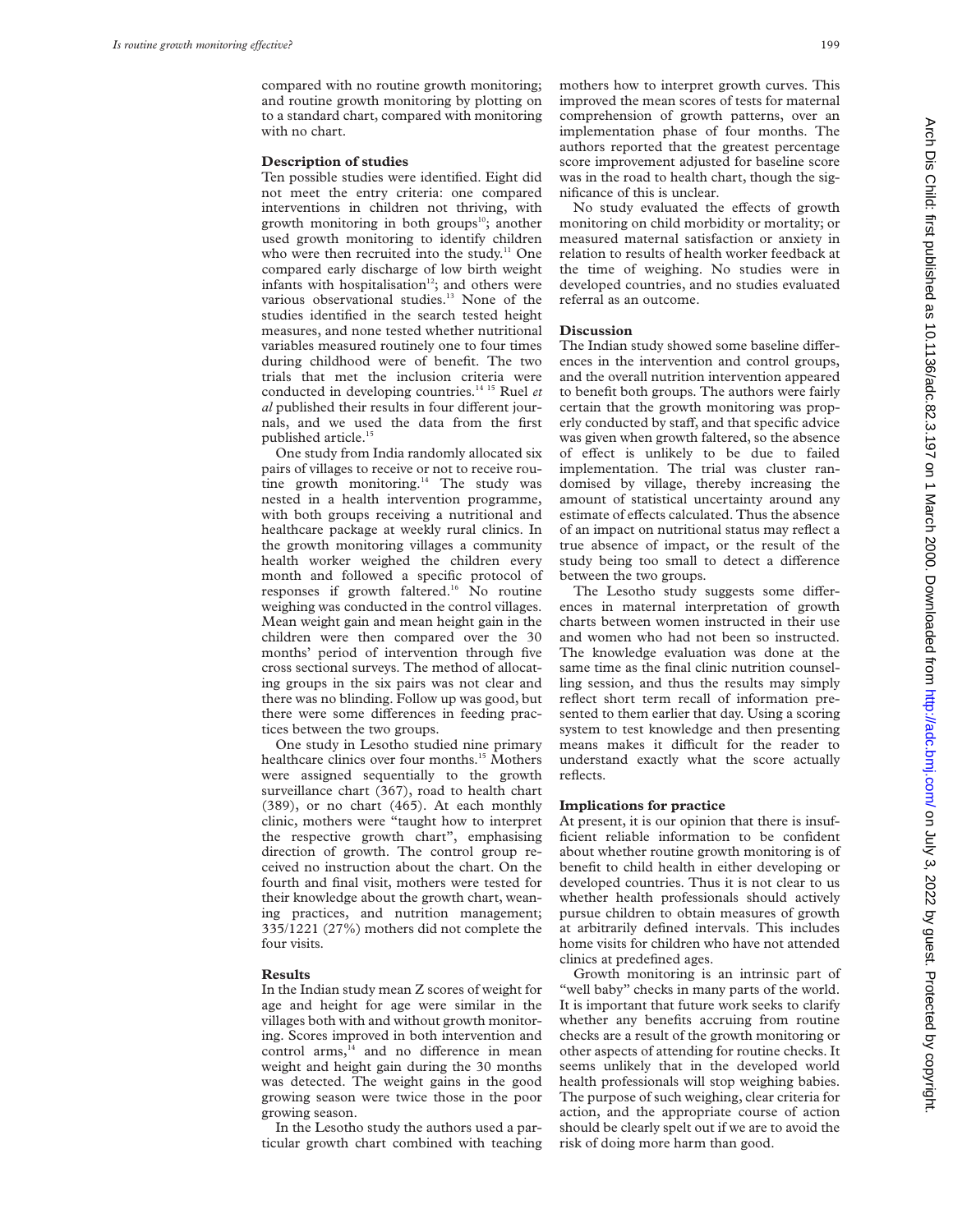# **Implications for research**

Growth monitoring is routine in many settings but it has been inadequately evaluated, possibly because intuitively it does not appear harmful. However, this assumption may be incorrect as growth monitoring can cause anxiety in the carer (usually the mother) and large amounts of valuable health worker and carer time are expended in carrying it out. A trial testing growth monitoring will depend on the setting and the primary purpose of the monitoring. Researchers will need to:

- Define clearly the intervention, including the actions that arise out of detecting faltering growth
- + Randomise participants (by clinic or village), and ensure sufficient data are collected to correct for design effects
- Identify and define outcomes carefully, dependent on the agreed purpose of the growth monitoring. These should include nutritional status. They may include measures of medical referral, treatments given or conditions detected; information about maternal knowledge, feeding practices, and satisfaction with the service
- Include representatives of parents in the planning of the study, to help particularly with defining parental satisfaction outcomes.

This review was developed as an activity of the Effective Health Care in Developing Countries Project, supported by a grant from the Department for International Development, UK and the European Union DG XII. The funders take no responsibil-ity for the data presented or the views expressed. We are grateful to Mohga Smith who commented on an earlier version of the review.

This review appears in the Cochrane Library, and will be updated as new trials emerge.

- 1 Hall DMB. Health for all children. *Report of the third joint working party on child health surveillance.* 3rd ed (reprinted with corrections). Oxford: Oxford University Press, 1996.
- 2 Griffiths M, Dickin K, Favin M. Promoting the growth of *children: what works. Rationale and guidance for programs* . Washington: World Bank Human Resources Department, 1996.
- 3 Reid J. The role of maternal and child health clinics in education and prevention: a case study from Papua New<br>Guinea. *Soc Sci Med* 1984;**19**:291–30.<br>4 Jonsson U, Ljungqvist B, Yambi O. Mobilization for<br>nutrition in Tanzania. In: Rohde J, Chatterjee M, Morley
- D, eds. *Researching health for all*. Oxford: Oxford University Press, 1993.
- 5 Gwatkin DR, Wilcox JR, Wray JD. *Can health and nutrition interventions make a diVerence*? Washington DC: Overseas Development Council. (Monograph No 13.) 6 Meegan M, Morley DC, Brown R. Child weighing by the
- unschooled: a report of a controlled study of growth monitoring over 12 months of Maasai children recording scales. *Trans R Soc Trop Med Hyg* 1994;**88**:635–7. 7 Senanayake MP, Gunawardena MKS, Peiris DSP. Maternal
- comprehension of two growth monitoring charts in Sri Lanka. *Arch Dis Child* 1997;**76**:359–61.
- 8 Davies DP, Williams T. Is weighing babies in clinics worth-
- while? *BMJ* 1983;**286**:860–3. 9 New England Cochrane Center. Master list of journals being searched. On: http://www.cochrane.org/srch.htm 10 Black MM, Dubowitz H, Hutcheson J, *et al.* A randomized
- trial of home intervention for children with failure to thrive.<br>Pediatrics 1995;95:807-14. Pediatrics 1995;95:807-14.<br>11 Wright CM, Callum J, Birks E, *et al.* Effect of community
- based management in failure to thrive: randomised controlled trial. *BMJ* 1998;**317**:571–4.
- 12 Casiro OG, McKenzie ME, McFayden L, *et al.* Earlier dis-charge with community-based intervention for low birth weight infants: a randomized trial. *Pediatrics* 1993;**92**:128– 34.
- 13 Panpanich R, Garner P. Growth monitoring in children. *Cochrane Review* 1999: issue 2. (Oxford: Update software.) 14 George SM, Latham MC, Abel R, et al. Evaluation of effec-
- tiveness of good growth monitoring in South Indian<br>villages. *Lancet* 1993;342:348–52.
- 15 Ruel MT, Pelletier DL, Habicht JP, *et al.* Comparison of mothers understanding of two child growth charts in Lesotho. *Bull WHO* 1990;**68**:483–91.

16 George SM. *The eVectiveness of growth monitoring in South Indian villages*. PhD dissertation. New York: Cornell University, 1993.

#### **Commentary**

Growth monitoring of infants and young children is accepted as one of the universal pillars of primary child health care. Less than satisfactory growth suggests all is not well with the health of the young infant, which, with appropriate remedial action, can hopefully be restored. Growth monitoring in day to day clinical practice in less developed countries places special emphasis on weight gain; in the more developed world growth monitoring commonly involves additional parameters, notably head circumference and length. In this commentary weight changes and growth monitoring are used synonymously.

Although growth monitoring had its principles defined first in less developed countries with "road to health" charts, it has been no less a feature of primary care in developed countries, with the traditional weighing scales being very much a part of health surveillance. As long ago as 1974, the Department of Health stated that "young babies should be weighed regularly so that assessment of growth by comparison with standard centile charts be made".<sup>1</sup> In reality, growth monitoring is a screening procedure chiefly to diagnose undernutrition (for whatever reason). In the developed world it is also a tool to diagnose potential overnutrition. Garner *et al* scrutinised the world literature for randomised or quasi-randomised controlled clinical trials of weight, height or mid/upper arm circumference gain to seek evidence for benefit (or even harm) from growth monitoring. They were able to find only two trials that met their strict inclusion criteria one from India and the other Lesotho and neither was able to show any real health benefits; findings that contrast with an almost evangelical conviction held by so many parents and health professionals that growth monitoring in less developed and developed countries is beneficial.

Should we really be surprised at these conclusions? The practice of medicine contains numerous examples of diagnostic and therapeutic interventions that are widely assumed to confer benefit but are supported by little real evidence. In 1983, Tom Williams and I appraised the then widely implemented clinical practice of weighing babies—asking if this procedure was worthwhile. We drew attention to poor weighing methods, cold rooms, variable amounts of clothes covering babies when weighed, use of inaccurate weighing scales, insufficient use of centile charts, and a poor understanding by those responsible for weighing babies of normal variations in weight profiles, including not inconsiderable shifts across centile lines. <sup>2</sup> Our general conclusions were that, providing the measurement of weight was accurate, individual values plotted on centile charts, and the resulting profile sensibly interpreted, this could be a valuable method of health monitoring. But possibly the greatest benefit we felt was for mothers to be given the opportunity to discuss any queries